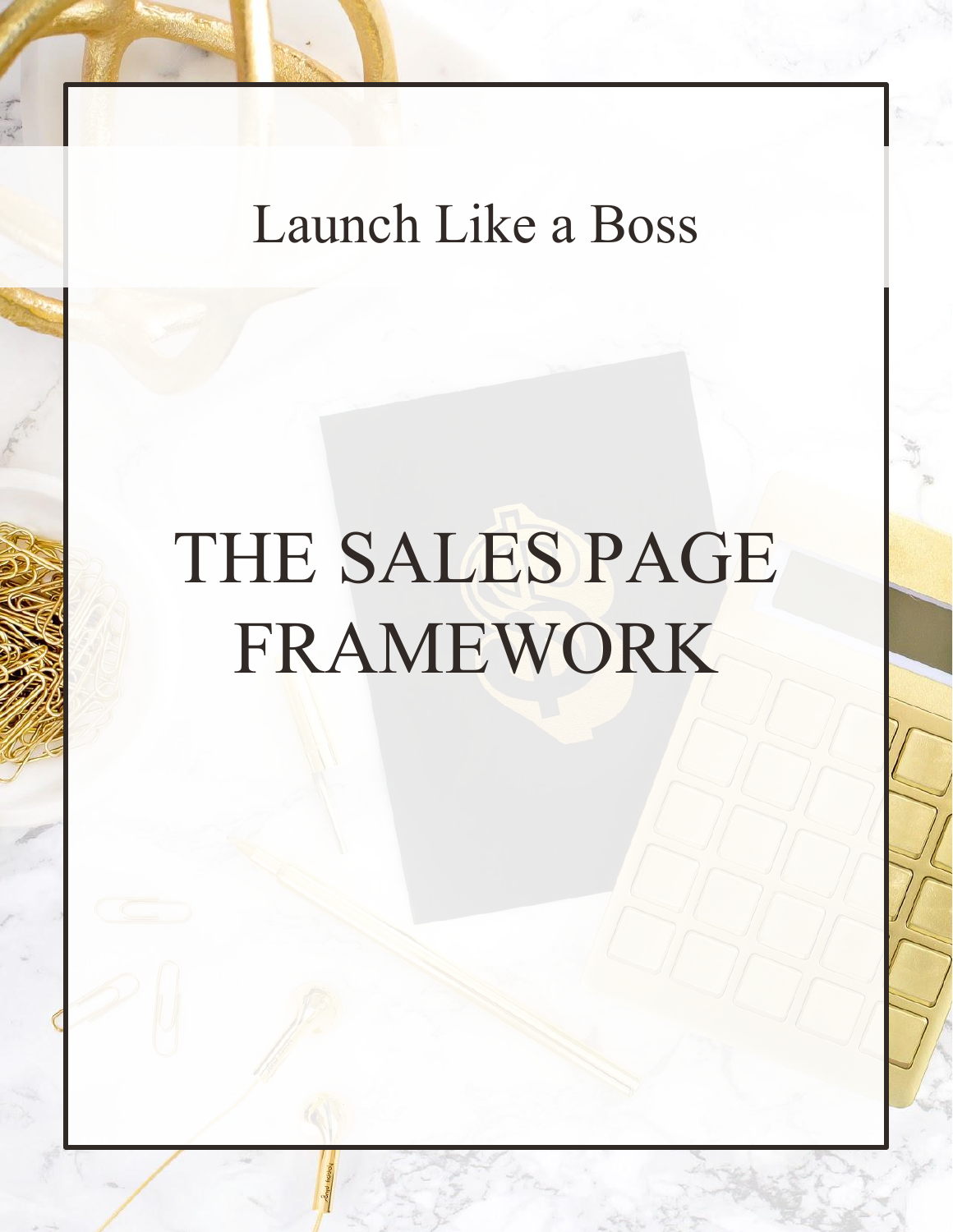### THE SALES PAGE FRAMEWORK

#### Sales Page Sections

*Here's the big-picture overview of all the sections of the sales page framework. Of course, you don't have to include all of these on your sales page, but it's seriously recommended that you include most of them!*

- $\rightarrow$  product details
- $\rightarrow$  benefits
- $\rightarrow$  how it works
- **→** who it's for (and not for)
- $\rightarrow$  testimonials
- $\rightarrow$  the results
- $\rightarrow$  urgency
- $\rightarrow$  call to action
- ➔ FAQ's
- $\rightarrow$  fine print
	- guarantee
	- refund policy
	- support policy
	- terms of service
	- disclaimer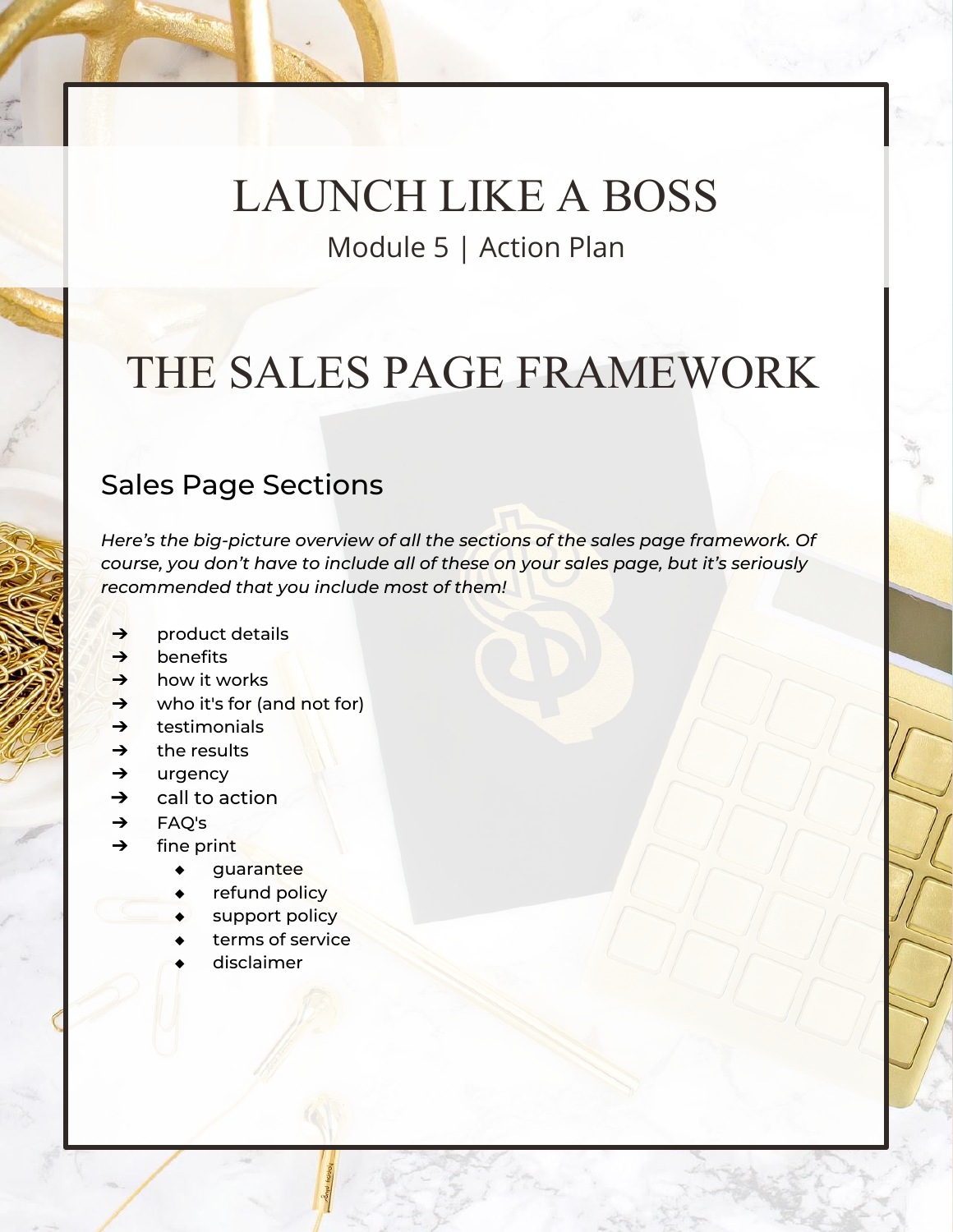#### Write Your Sales Page

*Writing a sales page is a big project, and it can certainly feel overwhelming. The easiest way to get it done? First, just get all the information out on paper. Don't worry about it being polished, persuasive, or anything you'd want anyone to read. Just get the facts out there, bullet-point style.*

*Once you've filled out the outline below with all the details about your offer, you'll find it much easier to write each of your sales page sections. I'd recommend you complete that step inside a word processing program.*

\_\_\_\_\_\_\_\_\_\_\_\_\_\_\_\_\_\_\_\_\_\_\_\_\_\_\_\_\_\_\_\_\_\_\_\_\_\_\_\_\_\_\_\_\_\_\_\_\_\_\_\_\_\_\_\_\_\_\_\_\_\_\_\_\_\_\_\_\_\_\_\_\_\_\_\_\_\_\_\_\_\_\_\_\_\_

### Product Details

What is it?

#### What's included?

| Product specs: |  |
|----------------|--|
|                |  |
|                |  |

 $\mathscr{M}$  , and the same of the same of the same of the same of the same of the same of the same of the same of the same of the same of the same of the same of the same of the same of the same of the same of the same of th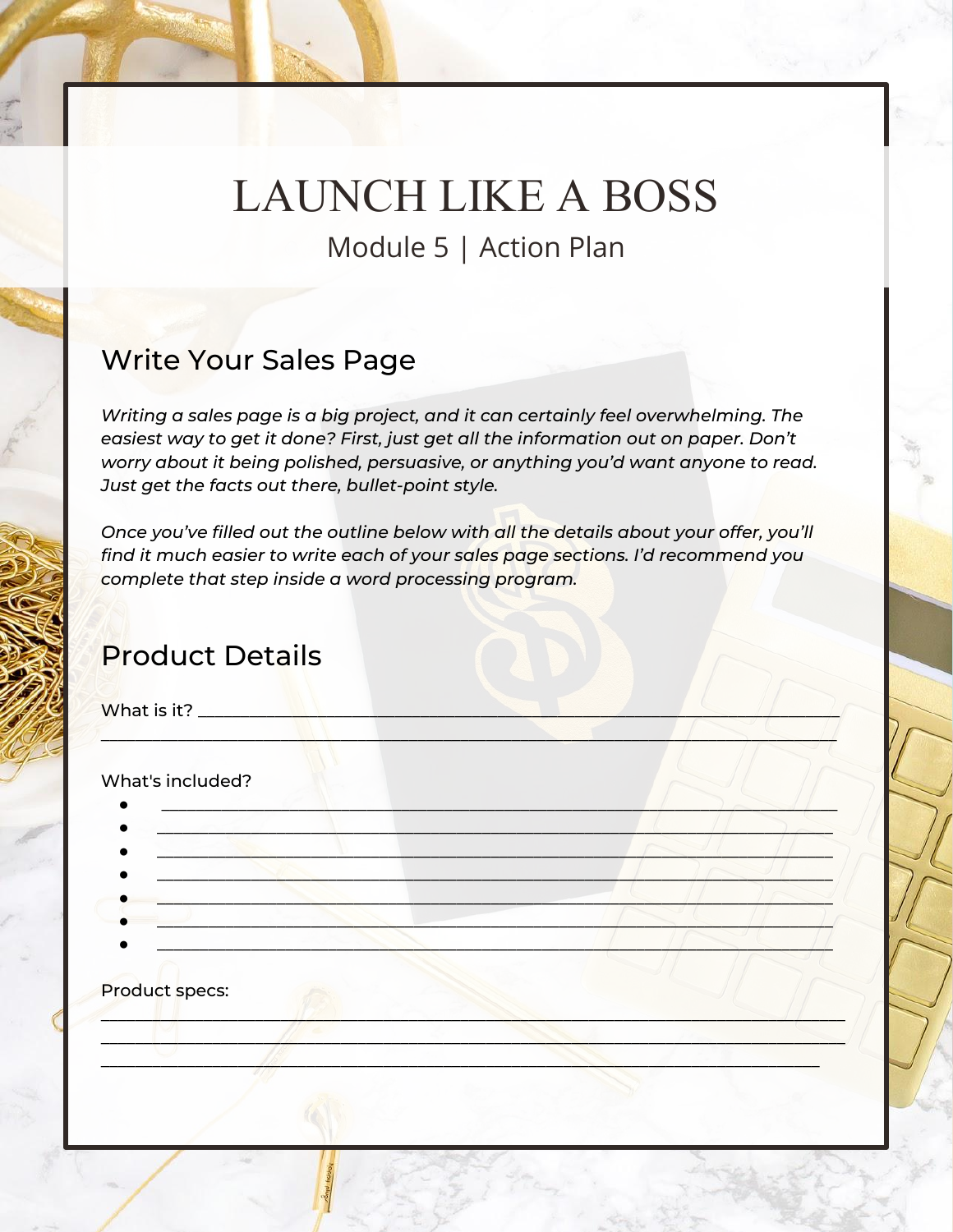#### **Benefits**

What big result will the product create? \_\_\_\_\_\_\_\_\_\_\_\_\_\_\_\_

What are three specific ways your customer's life will change?

### **How It Works**

How does your product create the promised results?

Exactly what will happen after they buy? \_\_\_\_\_\_\_\_\_\_\_

### Who It's For (and NOT for)

What specific type of person is your product for? \_\_\_\_\_\_\_\_\_\_\_\_\_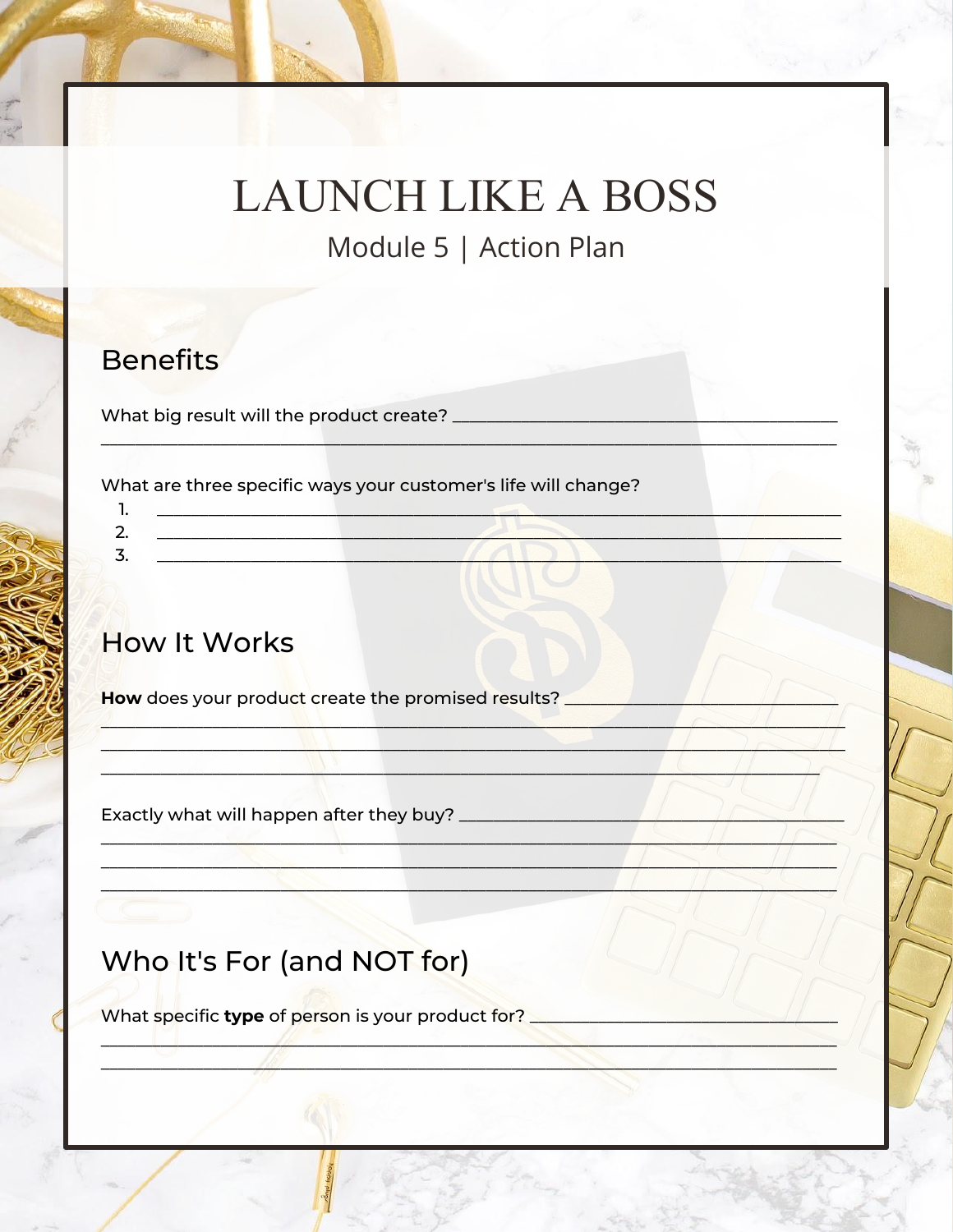What **situation** might someone find themselves in that would necessitate your  $product?$ 

 $\frac{1}{2}$  ,  $\frac{1}{2}$  ,  $\frac{1}{2}$  ,  $\frac{1}{2}$  ,  $\frac{1}{2}$  ,  $\frac{1}{2}$  ,  $\frac{1}{2}$  ,  $\frac{1}{2}$  ,  $\frac{1}{2}$  ,  $\frac{1}{2}$  ,  $\frac{1}{2}$  ,  $\frac{1}{2}$  ,  $\frac{1}{2}$  ,  $\frac{1}{2}$  ,  $\frac{1}{2}$  ,  $\frac{1}{2}$  ,  $\frac{1}{2}$  ,  $\frac{1}{2}$  ,  $\frac{1$ 

 $\frac{1}{2}$  ,  $\frac{1}{2}$  ,  $\frac{1}{2}$  ,  $\frac{1}{2}$  ,  $\frac{1}{2}$  ,  $\frac{1}{2}$  ,  $\frac{1}{2}$  ,  $\frac{1}{2}$  ,  $\frac{1}{2}$  ,  $\frac{1}{2}$  ,  $\frac{1}{2}$  ,  $\frac{1}{2}$  ,  $\frac{1}{2}$  ,  $\frac{1}{2}$  ,  $\frac{1}{2}$  ,  $\frac{1}{2}$  ,  $\frac{1}{2}$  ,  $\frac{1}{2}$  ,  $\frac{1$ \_\_\_\_\_\_\_\_\_\_\_\_\_\_\_\_\_\_\_\_\_\_\_\_\_\_\_\_\_\_\_\_\_\_\_\_\_\_\_\_\_\_\_\_\_\_\_\_\_\_\_\_\_\_\_\_\_\_\_\_\_\_\_\_\_\_\_\_\_\_\_\_\_\_\_\_\_\_\_\_\_\_\_\_\_

What **feelings** might indicate that your product would be a good fit?

What are some factors that might mean your product **wouldn't** work for someone?

\_\_\_\_\_\_\_\_\_\_\_\_\_\_\_\_\_\_\_\_\_\_\_\_\_\_\_\_\_\_\_\_\_\_\_\_\_\_\_\_\_\_\_\_\_\_\_\_\_\_\_\_\_\_\_\_\_\_\_\_\_\_\_\_\_\_\_\_\_\_\_\_\_\_\_\_\_\_\_\_\_\_\_\_\_\_\_ \_\_\_\_\_\_\_\_\_\_\_\_\_\_\_\_\_\_\_\_\_\_\_\_\_\_\_\_\_\_\_\_\_\_\_\_\_\_\_\_\_\_\_\_\_\_\_\_\_\_\_\_\_\_\_\_\_\_\_\_\_\_\_\_\_\_\_\_\_\_\_\_\_\_\_\_\_\_\_\_\_\_\_\_\_\_\_ \_\_\_\_\_\_\_\_\_\_\_\_\_\_\_\_\_\_\_\_\_\_\_\_\_\_\_\_\_\_\_\_\_\_\_\_\_\_\_\_\_\_\_\_\_\_\_\_\_\_\_\_\_\_\_\_\_\_\_\_\_\_\_\_\_\_\_\_\_\_\_\_\_\_\_\_\_\_\_\_\_\_\_\_

 $\Box$ 

### **Testimonials**

Do you already have testimonials? If so, where are they?  $\overline{\phantom{a}}$ 

If you don't have testimonials, how do you plan to procure some? *Suggestions:*

- *> beta testers*
- *> friends*
- *> quotes that offer "supporting points"*

#### **Testimonial "Formula"**

*I was [feeling a certain way/in a certain situation]. I wasn't sure [product] would work for me, because [something about my situation]. But, I'm so glad I tried it, because [it did work]! Now, [my life changed in this specific way]!*

\_\_\_\_\_\_\_\_\_\_\_\_\_\_\_\_\_\_\_\_\_\_\_\_\_\_\_\_\_\_\_\_\_\_\_\_\_\_\_\_\_\_\_\_\_\_\_\_\_\_\_\_\_\_\_\_\_\_\_\_\_\_\_\_\_\_\_\_\_\_\_\_\_\_\_\_\_\_\_\_\_\_\_\_\_\_\_  $\frac{1}{2}$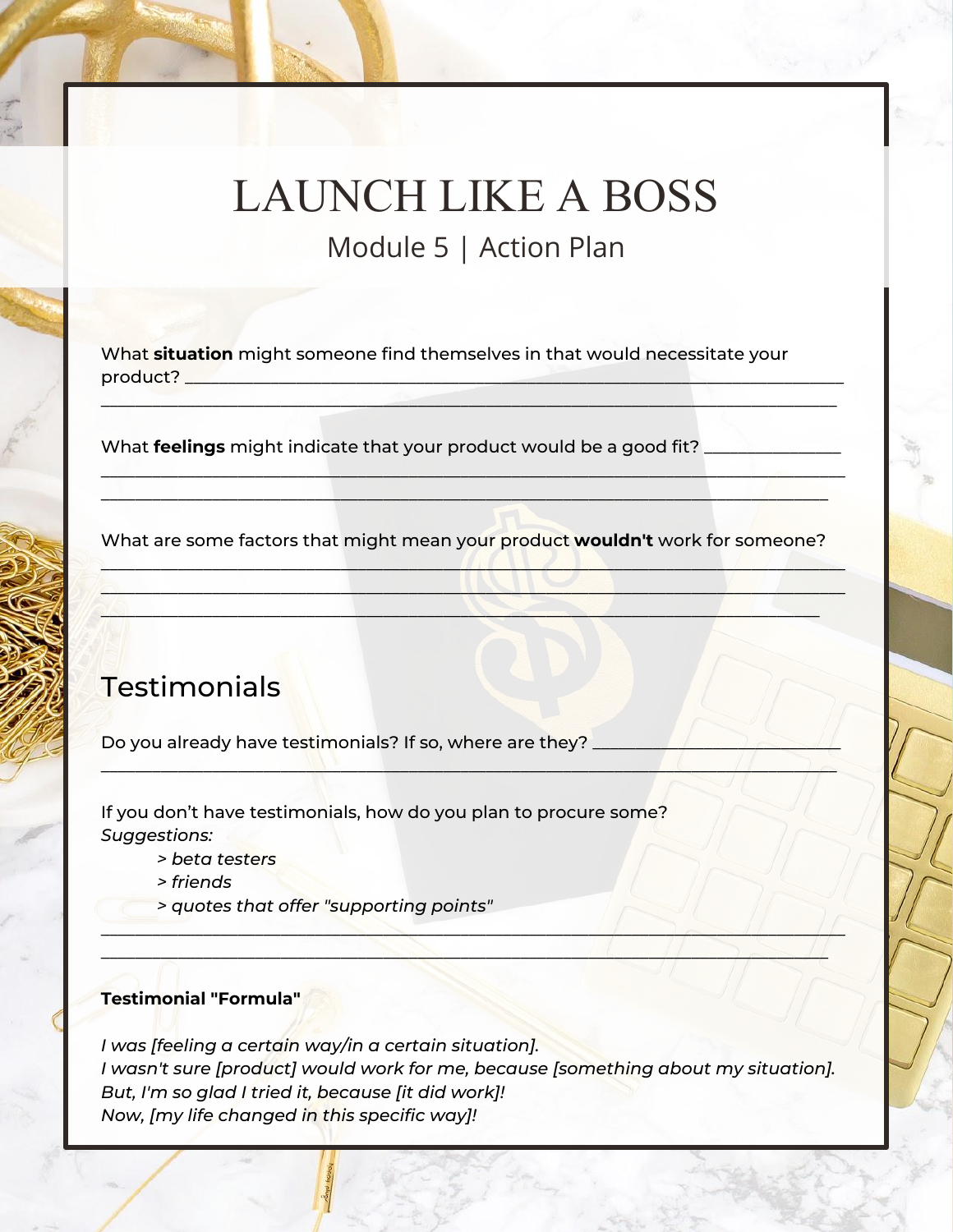### **The Results**

If a customer buys your product and gets the result you promise, what will their life look and feel like?

### **Urgency**

Why should prospects buy NOW? \_

Why will they miss out if they don't? \_\_\_\_\_\_\_\_\_\_\_\_\_\_

### **Call to Action**

More than simply asking your customers to buy... **CHALLENGE THEM to change their situation.** 

"It doesn't have to be this way. You can make the decision to \_ "Stop struggling with \_\_\_\_\_\_\_\_\_\_. Do yourself a favor and [buy product]."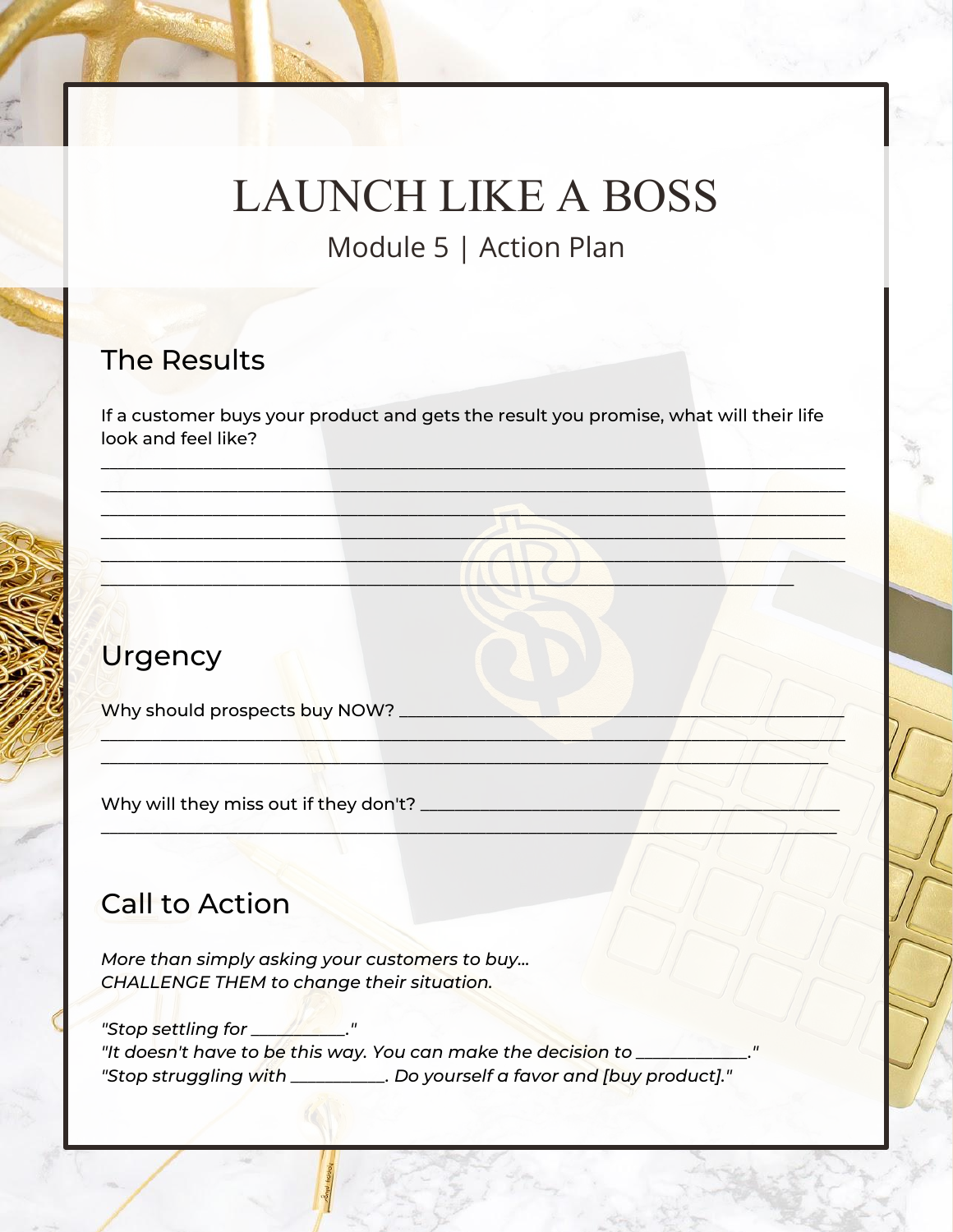# **LAUNCH LIKE A BOSS**

Module 5 | Action Plan

What will you challenge your prospects to do?

### FAQ's

What questions do people often have about your product?



What doubts might prevent people from feeling confident enough to buy?